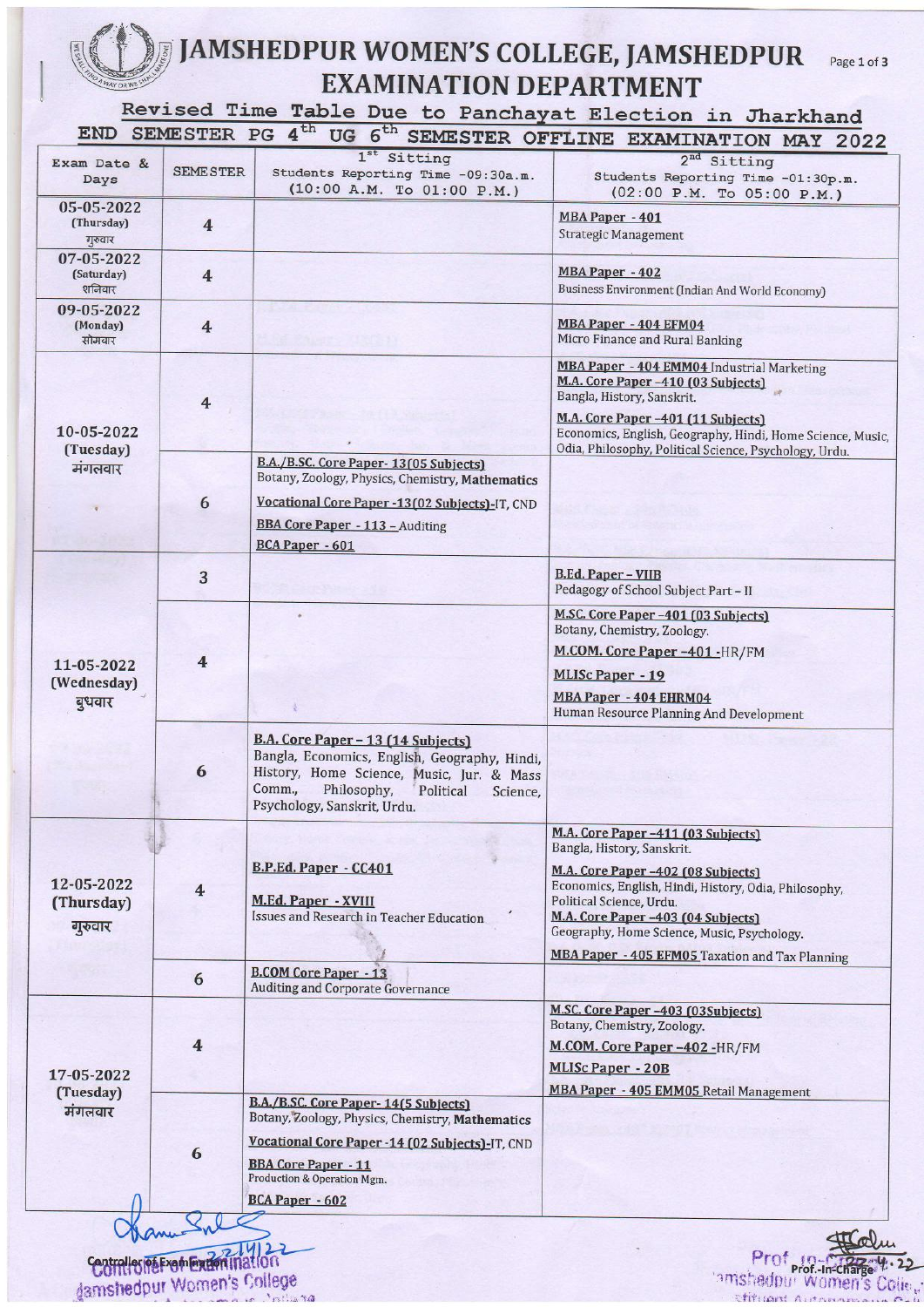## ,"d.4\ JAMSHEDPUR WOMEN'S COLLEGE, JAMSHEDPUR Page 2 of 3<br>EXAMINATION DEPARTMENT

Revised Time Table Due to Panchayat Election in Jharkhand

| END SEMESTER PG 4 <sup>th</sup><br>UG 6 <sup>th</sup><br>SEMESTER OFFLINE EXAMINATION MAY 2022 |                         |                                                                                                                                                                                                         |                                                                                                                                                                                                                      |  |  |
|------------------------------------------------------------------------------------------------|-------------------------|---------------------------------------------------------------------------------------------------------------------------------------------------------------------------------------------------------|----------------------------------------------------------------------------------------------------------------------------------------------------------------------------------------------------------------------|--|--|
| Exam Date &<br>Days                                                                            | <b>SEME STER</b>        | $1st$ Sitting<br>Students Reporting Time -09:30a.m.<br>(10:00 A.M. To 01:00 P.M.)                                                                                                                       | 2 <sup>nd</sup> Sitting<br>Students Reporting Time -01:30p.m.<br>$(02:00 \text{ P.M.} \text{To } 05:00 \text{ P.M.})$                                                                                                |  |  |
| 06-06-2022<br>(Monday)<br>सोमवार                                                               | 3                       |                                                                                                                                                                                                         | <b>B.Ed. Paper - IX</b><br><b>Assessment for Learning</b>                                                                                                                                                            |  |  |
|                                                                                                |                         |                                                                                                                                                                                                         | M.A. EC Paper -403 (03 Subjects)<br>Bangla, History, Sanskrit.                                                                                                                                                       |  |  |
|                                                                                                | $\overline{4}$          | B.P.Ed. Paper - CC402<br>M.Ed. Paper - XIX(B1)<br><b>Educational Management</b>                                                                                                                         | M.A. Core Paper -403 (08 Subjects)<br>Economics, English, Hindi, Odia, Philosophy, Political<br>Science, Urdu.<br><b>M.SC. Core Paper-401</b><br>Physics<br>MBA Paper - 405 EHRM05 Compensation Management           |  |  |
|                                                                                                | 6                       | B.A. Core Paper - 14 (13 Subjects)<br>Bangla, Economics, English, Geography, Hindi,<br>History, Home Science, Jur. & Mass Comm.,<br>Philosophy, Political Science, Psychology, Sanskrit,<br>Urdu.       |                                                                                                                                                                                                                      |  |  |
| 07-06-2022<br>(Tuesday)<br>मंगलवार                                                             | $\overline{4}$          |                                                                                                                                                                                                         | MBA Paper - 406 EFM06<br>Management of Financial Institution                                                                                                                                                         |  |  |
|                                                                                                |                         |                                                                                                                                                                                                         | B.A./B.SC. DSE Paper-03(5 Subjects)<br>Botany, Zoology, Physics, Chemistry, Mathematics                                                                                                                              |  |  |
|                                                                                                | 6                       | <b>BCOM Core Paper - 14</b><br><b>Goods and Service Tax</b>                                                                                                                                             | Vocational DSE Paper - 03 (01 Subjects) CND<br>BCA Paper - 603<br><b>BBA DSE Paper - 03</b><br>FM-SAPM /HR- Industrial & Labour Legislation                                                                          |  |  |
| 08-06-2022<br>(Wednesday)<br>बुधवार                                                            | 4                       |                                                                                                                                                                                                         | B.P.Ed. Paper - CC403<br>M.COM. Core Paper -403 -HR/FM<br>M.Ed. Paper - XIX(B2) Leadership<br>M.SC. Core Paper-403<br><b>MLISc. Paper - 22</b><br>Physics<br>MBA Paper - 406 EMM06<br><b>International Marketing</b> |  |  |
|                                                                                                | 6                       | B.A. DSE Paper - 03 (14 Subjects)<br>Bangla, Economics, English, Geography, Hindi,<br>History, Home Science, Music, Jur. & Mass Comm.,<br>Philosophy, Political Science, Psychology, Sanskrit,<br>Urdu. |                                                                                                                                                                                                                      |  |  |
| 09-06-2022<br>(Thursday)<br>गुरुवार                                                            | $\overline{4}$          |                                                                                                                                                                                                         | MBA Paper - 406 EHRM06<br>Management Training and Development                                                                                                                                                        |  |  |
|                                                                                                | 6                       | <b>BCOM DSE Paper - 03</b><br><b>Fundamental of Investment</b>                                                                                                                                          | B.A./B.SC. DSE Paper-04(03 Subjects)<br>Botany, Zoology, Mathematics<br><b>BCA Paper - 604</b><br><b>BBA DSE Paper - 04</b>                                                                                          |  |  |
|                                                                                                |                         |                                                                                                                                                                                                         | FM - Project Planning & Control/HR - Industrial Relation<br>B.P.Ed. Paper - EC401                                                                                                                                    |  |  |
| 10-06-2022<br>(Friday)<br>शुक्रवार                                                             | $\overline{\mathbf{4}}$ |                                                                                                                                                                                                         | M.COM. Core Paper -404 -HR/FM<br>M.A. Core Paper -404 (08 Subjects)<br>Economics, English, Hindi, Odia, Philosophy, Political<br>Science, Urdu.<br>MBA Paper - 407 EFM07 Project Management                          |  |  |
|                                                                                                | 6                       | B.A. DSE Paper - 04 (12 Subjects)<br>Bangla, Economics, English, Geography, Hindi,<br>History, Music, Jur. & Mass Comm., Philosophy,<br>Psychology, Sanskrit, Urdu.                                     |                                                                                                                                                                                                                      |  |  |
|                                                                                                |                         |                                                                                                                                                                                                         | Prof. In-                                                                                                                                                                                                            |  |  |

i::: t <sup>J</sup> Mrl\$\*'es:tT ffiffiffic jirii]i A Constituent Autonomous College

 $\mathbb{Z}/\mathbb{Z}$ 

lamshedpur Not. In-Charge offer " !. : :k ), Constituent Autonous Colle